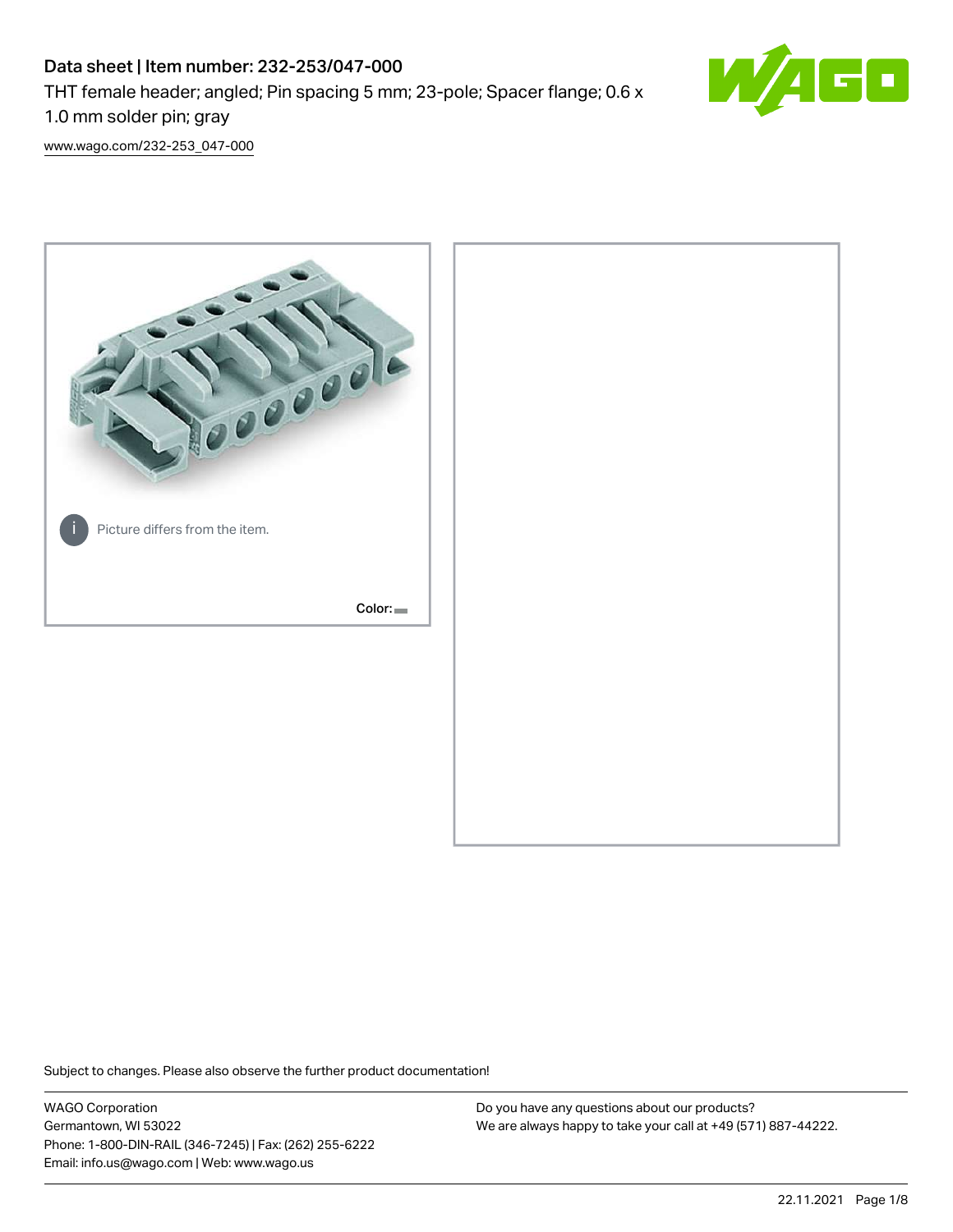

Dimensions in mm

L = pole no. x pin spacing

 $L_1 = L + 3$  mm

 $L_2 = L + 8.8$  mm

 $L_3 = L + 14.8$  mm

2- to 3-pole female connectors – one latch only

# Item description

**Horizontal or vertical PCB mounting via straight or angled solder pins** 

Subject to changes. Please also observe the further product documentation! For board-to-board and board-to-wire connections

WAGO Corporation Germantown, WI 53022 Phone: 1-800-DIN-RAIL (346-7245) | Fax: (262) 255-6222 Email: info.us@wago.com | Web: www.wago.us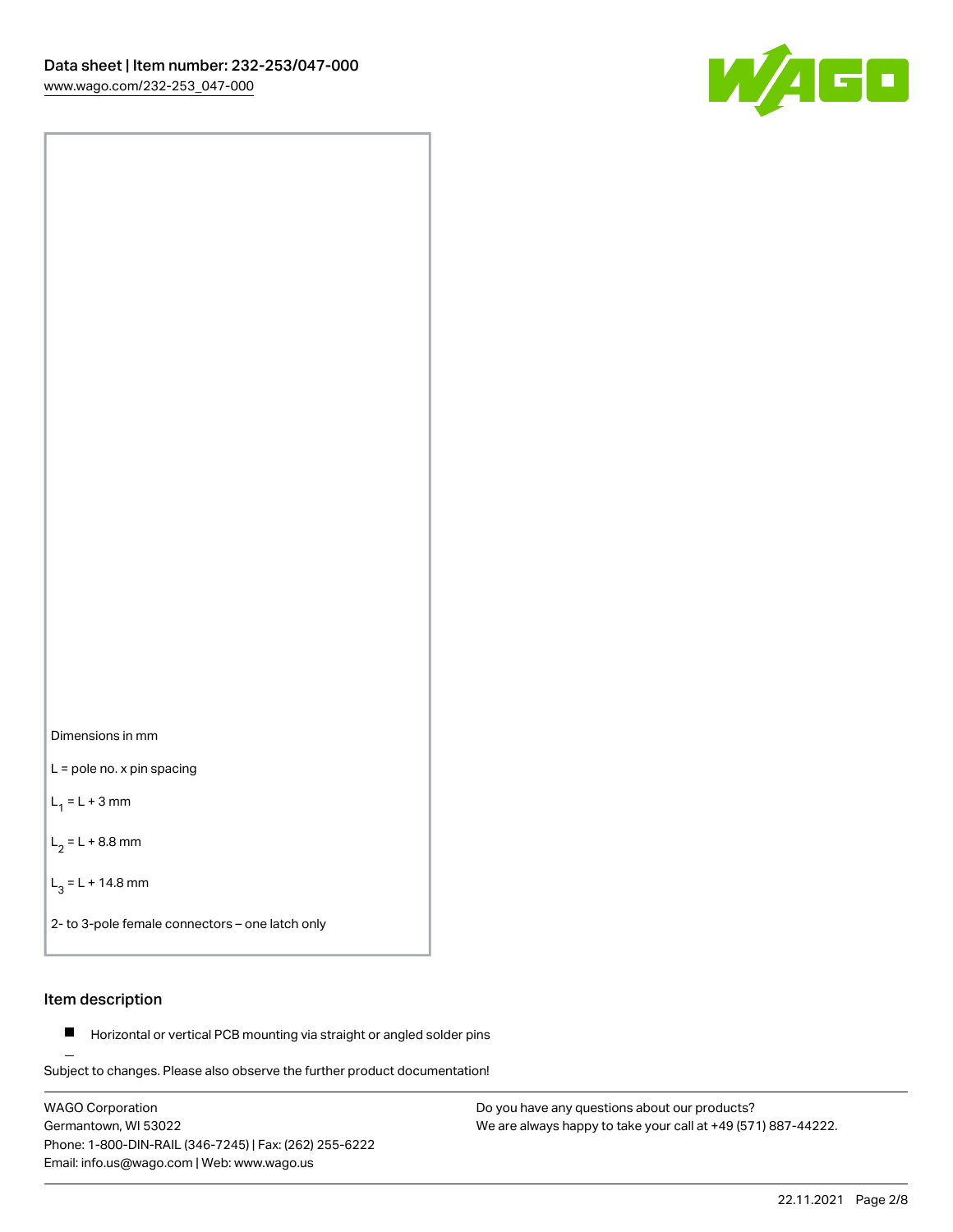

- For board-to-board and board-to-wire connections
- $\blacksquare$ Touch-proof PCB outputs
- $\blacksquare$ Easy-to-identify PCB inputs and outputs
- $\blacksquare$ With coding fingers

# Data **Notes**

| Safety information 1 | The <i>MCS – MULTI CONNECTION SYSTEM</i> includes connectors<br>without breaking capacity in accordance with DIN EN 61984. When<br>used as intended, these connectors must not be connected<br>/disconnected when live or under load. The circuit design should<br>ensure header pins, which can be touched, are not live when<br>unmated. |
|----------------------|--------------------------------------------------------------------------------------------------------------------------------------------------------------------------------------------------------------------------------------------------------------------------------------------------------------------------------------------|
| Variants:            | Other pole numbers<br>3.8 mm pin projection for male headers with straight solder pins<br>Gold-plated or partially gold-plated contact surfaces<br>Other versions (or variants) can be requested from WAGO Sales or<br>configured at https://configurator.wago.com/                                                                        |

# Electrical data

# IEC Approvals

| Ratings per                 | IEC/EN 60664-1                                                        |
|-----------------------------|-----------------------------------------------------------------------|
| Rated voltage (III / 3)     | 320 V                                                                 |
| Rated surge voltage (III/3) | 4 <sub>k</sub> V                                                      |
| Rated voltage (III/2)       | 320 V                                                                 |
| Rated surge voltage (III/2) | 4 <sub>k</sub> V                                                      |
| Nominal voltage (II/2)      | 630 V                                                                 |
| Rated surge voltage (II/2)  | 4 <sub>kV</sub>                                                       |
| Rated current               | 12A                                                                   |
| Legend (ratings)            | $(III / 2)$ $\triangle$ Overvoltage category III / Pollution degree 2 |

# UL Approvals

| Approvals per                  | UL 1059 |
|--------------------------------|---------|
| Rated voltage UL (Use Group B) | 300 V   |
| Rated current UL (Use Group B) | 15 A    |
| Rated voltage UL (Use Group D) | 300 V   |
| Rated current UL (Use Group D) | 10 A    |

Subject to changes. Please also observe the further product documentation!

| <b>WAGO Corporation</b>                                | Do you have any questions about our products?                 |
|--------------------------------------------------------|---------------------------------------------------------------|
| Germantown, WI 53022                                   | We are always happy to take your call at +49 (571) 887-44222. |
| Phone: 1-800-DIN-RAIL (346-7245)   Fax: (262) 255-6222 |                                                               |
| Email: info.us@wago.com   Web: www.wago.us             |                                                               |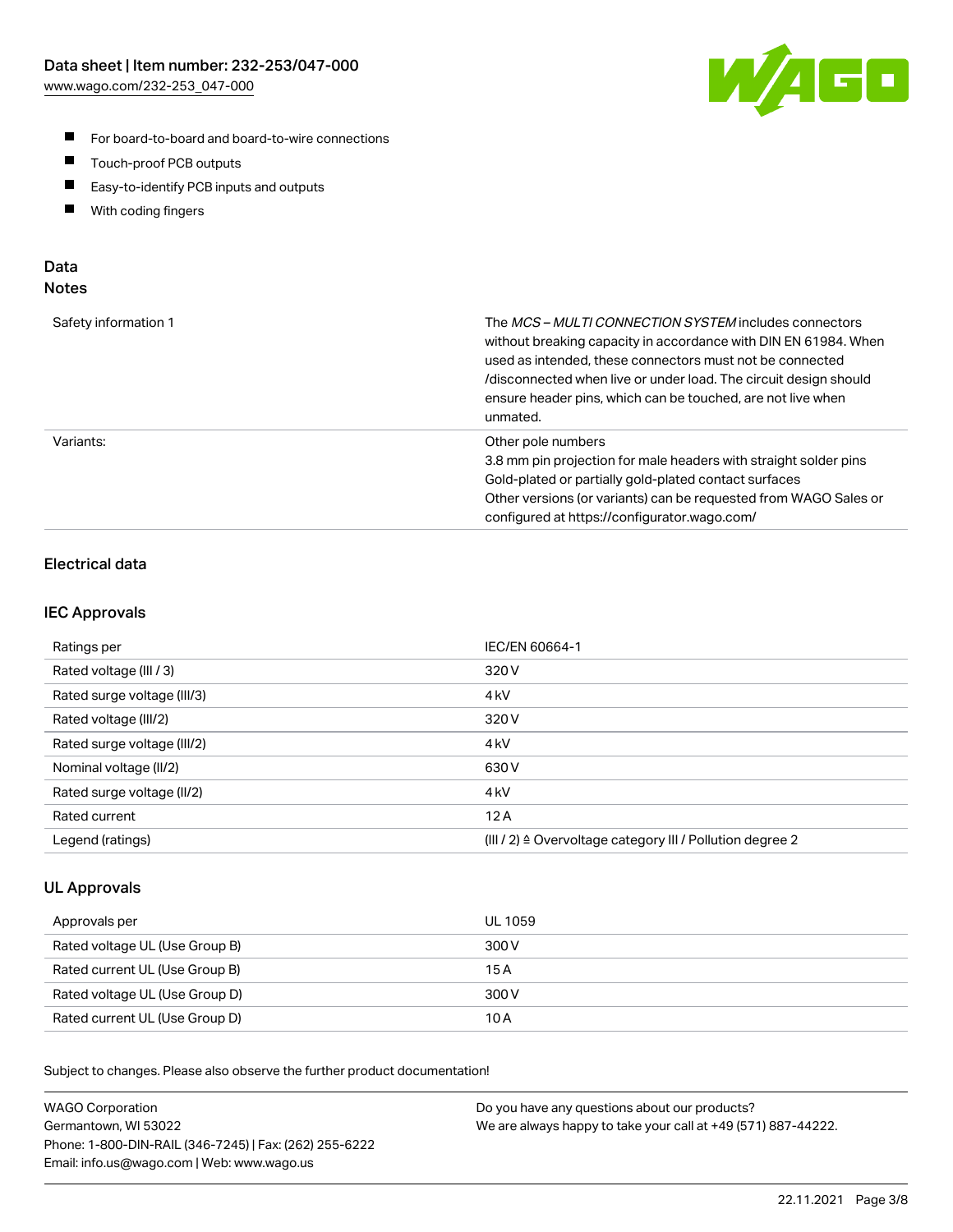

# Ratings per UL

| Rated voltage UL 1977 | 600   |
|-----------------------|-------|
| Rated current UL 1977 | . O F |

# CSA Approvals

| Approvals per                   | <b>CSA</b> |
|---------------------------------|------------|
| Rated voltage CSA (Use Group B) | 300 V      |
| Rated current CSA (Use Group B) | 15 A       |
| Rated voltage CSA (Use Group D) | 300 V      |
| Rated current CSA (Use Group D) | 10 A       |

#### Connection data

| Total number of potentials |  |
|----------------------------|--|
| Number of connection types |  |
| Number of levels           |  |

#### Connection 1

|                 | $\sim$ |
|-----------------|--------|
| Number of poles | ້      |

# Physical data

| Pin spacing                          | 5 mm / 0.197 inch     |
|--------------------------------------|-----------------------|
| Width                                | 129.8 mm / 5.11 inch  |
| Height                               | 16.6 mm / 0.654 inch  |
| Height from the surface              | 11.6 mm / 0.457 inch  |
| Depth                                | 18.25 mm / 0.719 inch |
| Solder pin length                    | 5 <sub>mm</sub>       |
| Solder pin dimensions                | $0.6 \times 1$ mm     |
| Drilled hole diameter with tolerance | $1.3$ $(+0.1)$ mm     |

# Mechanical data

| Mounting type | Mounting flange             |
|---------------|-----------------------------|
| Mounting type | Flush feed-through mounting |
|               | Panel mounting              |

Subject to changes. Please also observe the further product documentation!

| <b>WAGO Corporation</b>                                | Do you have any questions about our products?                 |
|--------------------------------------------------------|---------------------------------------------------------------|
| Germantown, WI 53022                                   | We are always happy to take your call at +49 (571) 887-44222. |
| Phone: 1-800-DIN-RAIL (346-7245)   Fax: (262) 255-6222 |                                                               |
| Email: info.us@wago.com   Web: www.wago.us             |                                                               |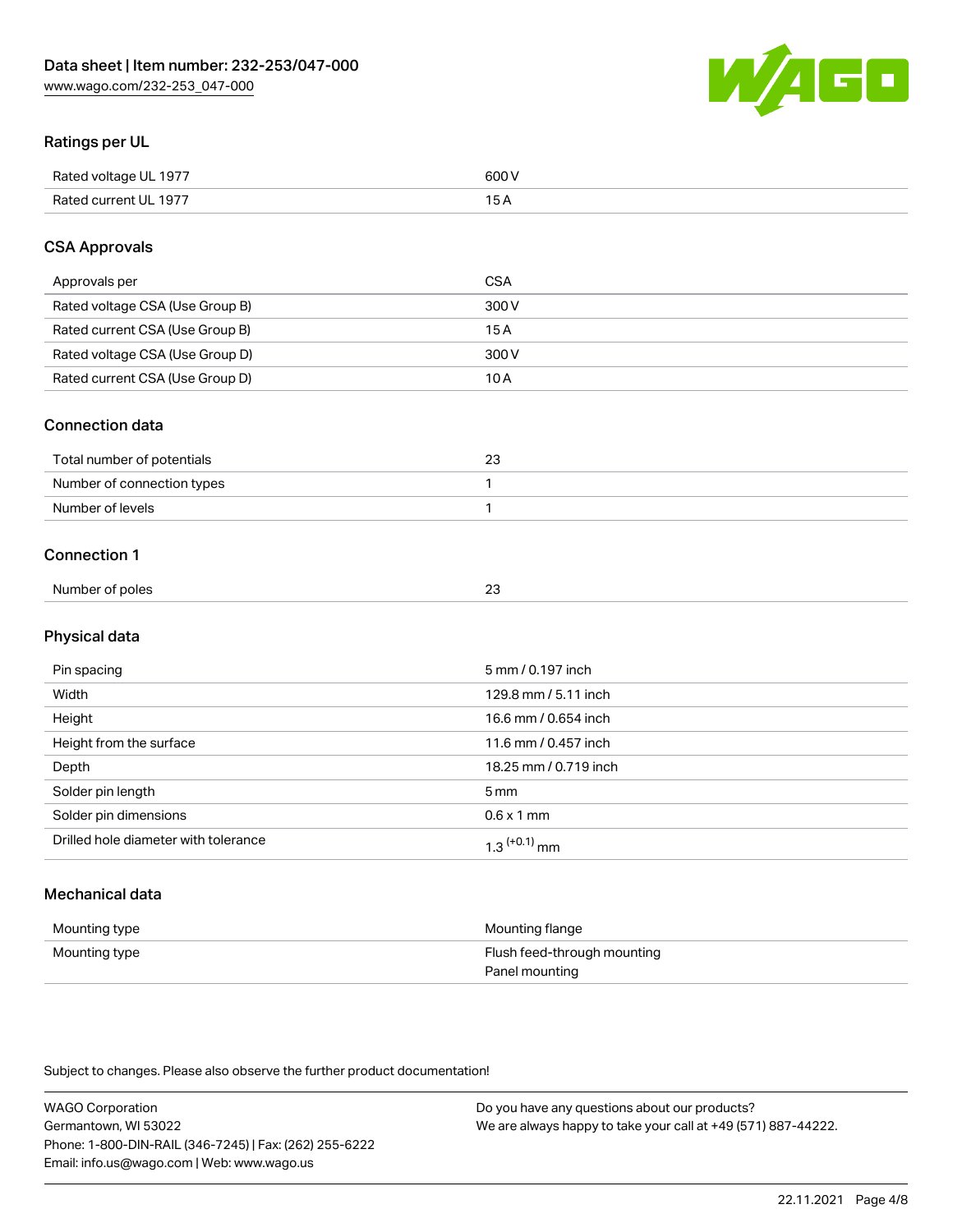

#### Plug-in connection

| Contact type (pluggable connector) | Female header |
|------------------------------------|---------------|
| Connector (connection type)        | for PCB       |
| Mismating protection               | No            |
| Mating direction to the PCB        | 0°            |
| Locking of plug-in connection      | Without       |

# PCB contact

| PCB Contact                         | тнт                                        |
|-------------------------------------|--------------------------------------------|
| Solder pin arrangement              | over the entire female connector (in-line) |
| Number of solder pins per potential |                                            |

#### Material data

| Color                       | gray             |
|-----------------------------|------------------|
| Material group              |                  |
| Insulation material         | Polyamide (PA66) |
| Flammability class per UL94 | V <sub>0</sub>   |
| Contact material            | Copper alloy     |
| Contact plating             | tin-plated       |
| Fire load                   | 0.398 MJ         |
| Weight                      | 22.1 g           |

#### Environmental requirements

| Limit temperature range | $-60+85 °C$ |  |
|-------------------------|-------------|--|
|-------------------------|-------------|--|

### Commercial data

| PU (SPU)              | 10 Stück      |
|-----------------------|---------------|
| Packaging type        | box           |
| Country of origin     | DE            |
| <b>GTIN</b>           | 4050821627807 |
| Customs tariff number | 85366990990   |

# Approvals / Certificates

#### Country specific Approvals

**Certificate** 

Subject to changes. Please also observe the further product documentation!

WAGO Corporation Germantown, WI 53022 Phone: 1-800-DIN-RAIL (346-7245) | Fax: (262) 255-6222 Email: info.us@wago.com | Web: www.wago.us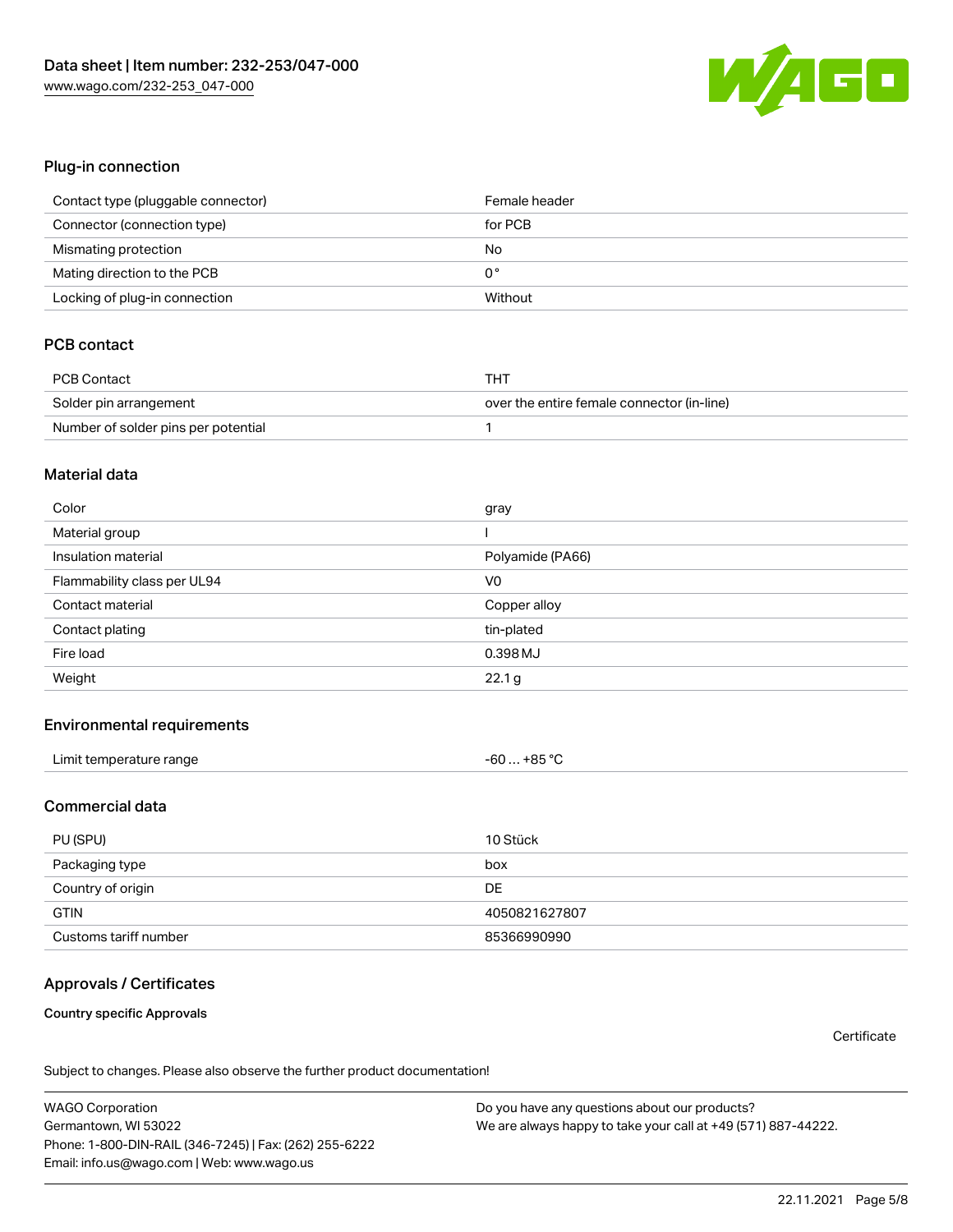[www.wago.com/232-253\\_047-000](http://www.wago.com/232-253_047-000)



| Logo | Approval                               | <b>Additional Approval Text</b> | name    |
|------|----------------------------------------|---------------------------------|---------|
| Ж    | <b>CSA</b><br>DEKRA Certification B.V. | C22.2                           | 1466354 |

Ship Approvals

| Logo                     | Approval                                                | <b>Additional Approval Text</b> | Certificate<br>name                 |
|--------------------------|---------------------------------------------------------|---------------------------------|-------------------------------------|
| ABS                      | <b>ABS</b><br>American Bureau of Shipping               | -                               | $19 -$<br>HG15869876-<br><b>PDA</b> |
| <b>BUREAU</b><br>VERITAS | BV<br>Bureau Veritas S.A.                               | IEC 60998                       | 11915/D0 BV                         |
|                          | <b>DNV GL</b><br>Det Norske Veritas, Germanischer Lloyd | $\overline{\phantom{0}}$        | TAE 000016Z                         |
| <b>UL-Approvals</b>      |                                                         |                                 | Certificate                         |

| Logo | Approval                       | <b>Additional Approval Text</b> | name   |
|------|--------------------------------|---------------------------------|--------|
|      | UL                             | <b>UL 1059</b>                  | E45172 |
|      | Underwriters Laboratories Inc. |                                 |        |
|      | UR                             | <b>UL 1977</b>                  | E45171 |
|      | Underwriters Laboratories Inc. |                                 |        |

# Counterpart



Item no.231-623 nem 10.231-023<br>Male connector; 23-pole; Pin spacing 5 mm; gray [www.wago.com/231-623](https://www.wago.com/231-623)

# Optional accessories

Testing accessories

Testing accessories

Subject to changes. Please also observe the further product documentation!

WAGO Corporation Germantown, WI 53022 Phone: 1-800-DIN-RAIL (346-7245) | Fax: (262) 255-6222 Email: info.us@wago.com | Web: www.wago.us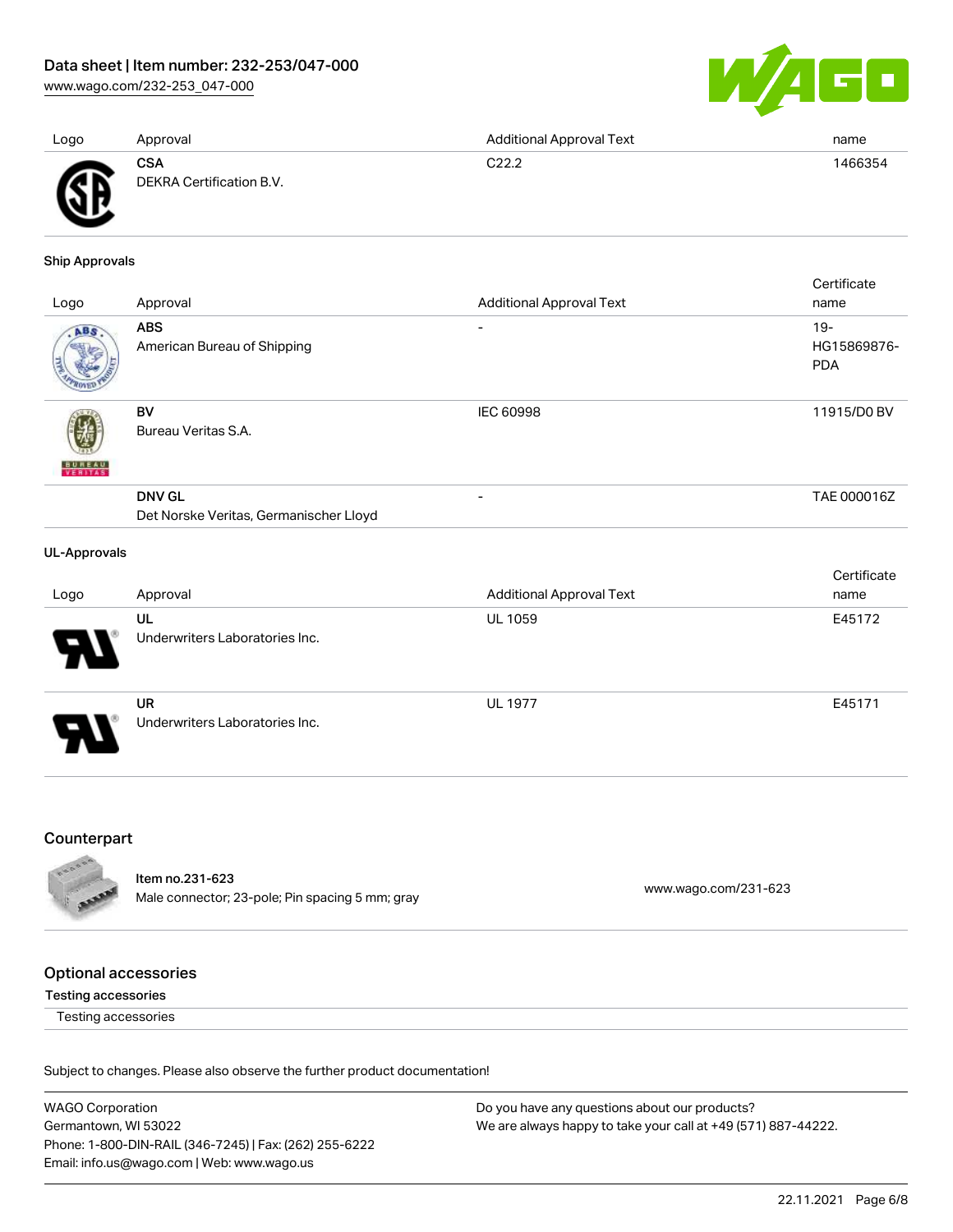

[www.wago.com/231-661](http://www.wago.com/231-661)

Item no.: 231-661

Test plugs for female connectors; for 5 mm and 5.08 mm pin spacing; 2,50 mm<sup>2</sup>; light gray

| Documentation<br><b>Additional Information</b><br>Technical explanations<br>2019 Apr 3<br>pdf<br>Download<br>2.0 MB<br><b>CAD files</b><br><b>PCB Design</b><br>URL<br>Symbol and Footprint 232-253/047-000<br>Download<br>CAx data for your PCB design, consisting of "schematic symbols and PCB footprints",<br>allow easy integration of the WAGO component into your development environment.<br>Supported formats:<br>ш<br>Accel EDA 14 & 15<br>Altium 6 to current version<br>ш<br>ш<br>Cadence Allegro<br>ш<br>DesignSpark<br>Eagle Libraries<br>H.<br>KiCad<br>ш<br>Mentor Graphics BoardStation<br>Mentor Graphics Design Architect<br>ш<br>Mentor Graphics Design Expedition 99 and 2000<br>ш<br>OrCAD 9.X PCB and Capture<br>PADS PowerPCB 3, 3.5, 4.X, and 5.X<br>ш<br>PADS PowerPCB and PowerLogic 3.0<br>ш<br>PCAD 2000, 2001, 2002, 2004, and 2006<br>Pulsonix 8.5 or newer<br>ш<br><b>STL</b><br>3D STEP<br>ш<br><b>TARGET 3001!</b><br>View Logic ViewDraw<br>ш<br>Quadcept<br>Zuken CadStar 3 and 4 | <b>Downloads</b> |  |  |
|-----------------------------------------------------------------------------------------------------------------------------------------------------------------------------------------------------------------------------------------------------------------------------------------------------------------------------------------------------------------------------------------------------------------------------------------------------------------------------------------------------------------------------------------------------------------------------------------------------------------------------------------------------------------------------------------------------------------------------------------------------------------------------------------------------------------------------------------------------------------------------------------------------------------------------------------------------------------------------------------------------------------------|------------------|--|--|
|                                                                                                                                                                                                                                                                                                                                                                                                                                                                                                                                                                                                                                                                                                                                                                                                                                                                                                                                                                                                                       |                  |  |  |
|                                                                                                                                                                                                                                                                                                                                                                                                                                                                                                                                                                                                                                                                                                                                                                                                                                                                                                                                                                                                                       |                  |  |  |
|                                                                                                                                                                                                                                                                                                                                                                                                                                                                                                                                                                                                                                                                                                                                                                                                                                                                                                                                                                                                                       |                  |  |  |
|                                                                                                                                                                                                                                                                                                                                                                                                                                                                                                                                                                                                                                                                                                                                                                                                                                                                                                                                                                                                                       |                  |  |  |
|                                                                                                                                                                                                                                                                                                                                                                                                                                                                                                                                                                                                                                                                                                                                                                                                                                                                                                                                                                                                                       |                  |  |  |
|                                                                                                                                                                                                                                                                                                                                                                                                                                                                                                                                                                                                                                                                                                                                                                                                                                                                                                                                                                                                                       |                  |  |  |
|                                                                                                                                                                                                                                                                                                                                                                                                                                                                                                                                                                                                                                                                                                                                                                                                                                                                                                                                                                                                                       |                  |  |  |
|                                                                                                                                                                                                                                                                                                                                                                                                                                                                                                                                                                                                                                                                                                                                                                                                                                                                                                                                                                                                                       |                  |  |  |
|                                                                                                                                                                                                                                                                                                                                                                                                                                                                                                                                                                                                                                                                                                                                                                                                                                                                                                                                                                                                                       |                  |  |  |
|                                                                                                                                                                                                                                                                                                                                                                                                                                                                                                                                                                                                                                                                                                                                                                                                                                                                                                                                                                                                                       |                  |  |  |
|                                                                                                                                                                                                                                                                                                                                                                                                                                                                                                                                                                                                                                                                                                                                                                                                                                                                                                                                                                                                                       |                  |  |  |
|                                                                                                                                                                                                                                                                                                                                                                                                                                                                                                                                                                                                                                                                                                                                                                                                                                                                                                                                                                                                                       |                  |  |  |
|                                                                                                                                                                                                                                                                                                                                                                                                                                                                                                                                                                                                                                                                                                                                                                                                                                                                                                                                                                                                                       |                  |  |  |
|                                                                                                                                                                                                                                                                                                                                                                                                                                                                                                                                                                                                                                                                                                                                                                                                                                                                                                                                                                                                                       |                  |  |  |
|                                                                                                                                                                                                                                                                                                                                                                                                                                                                                                                                                                                                                                                                                                                                                                                                                                                                                                                                                                                                                       |                  |  |  |
|                                                                                                                                                                                                                                                                                                                                                                                                                                                                                                                                                                                                                                                                                                                                                                                                                                                                                                                                                                                                                       |                  |  |  |
|                                                                                                                                                                                                                                                                                                                                                                                                                                                                                                                                                                                                                                                                                                                                                                                                                                                                                                                                                                                                                       |                  |  |  |
|                                                                                                                                                                                                                                                                                                                                                                                                                                                                                                                                                                                                                                                                                                                                                                                                                                                                                                                                                                                                                       |                  |  |  |
|                                                                                                                                                                                                                                                                                                                                                                                                                                                                                                                                                                                                                                                                                                                                                                                                                                                                                                                                                                                                                       |                  |  |  |
|                                                                                                                                                                                                                                                                                                                                                                                                                                                                                                                                                                                                                                                                                                                                                                                                                                                                                                                                                                                                                       |                  |  |  |
|                                                                                                                                                                                                                                                                                                                                                                                                                                                                                                                                                                                                                                                                                                                                                                                                                                                                                                                                                                                                                       |                  |  |  |
|                                                                                                                                                                                                                                                                                                                                                                                                                                                                                                                                                                                                                                                                                                                                                                                                                                                                                                                                                                                                                       |                  |  |  |
|                                                                                                                                                                                                                                                                                                                                                                                                                                                                                                                                                                                                                                                                                                                                                                                                                                                                                                                                                                                                                       |                  |  |  |
|                                                                                                                                                                                                                                                                                                                                                                                                                                                                                                                                                                                                                                                                                                                                                                                                                                                                                                                                                                                                                       |                  |  |  |
|                                                                                                                                                                                                                                                                                                                                                                                                                                                                                                                                                                                                                                                                                                                                                                                                                                                                                                                                                                                                                       |                  |  |  |
|                                                                                                                                                                                                                                                                                                                                                                                                                                                                                                                                                                                                                                                                                                                                                                                                                                                                                                                                                                                                                       |                  |  |  |
|                                                                                                                                                                                                                                                                                                                                                                                                                                                                                                                                                                                                                                                                                                                                                                                                                                                                                                                                                                                                                       |                  |  |  |
|                                                                                                                                                                                                                                                                                                                                                                                                                                                                                                                                                                                                                                                                                                                                                                                                                                                                                                                                                                                                                       |                  |  |  |

Subject to changes. Please also observe the further product documentation!

WAGO Corporation Germantown, WI 53022 Phone: 1-800-DIN-RAIL (346-7245) | Fax: (262) 255-6222 Email: info.us@wago.com | Web: www.wago.us